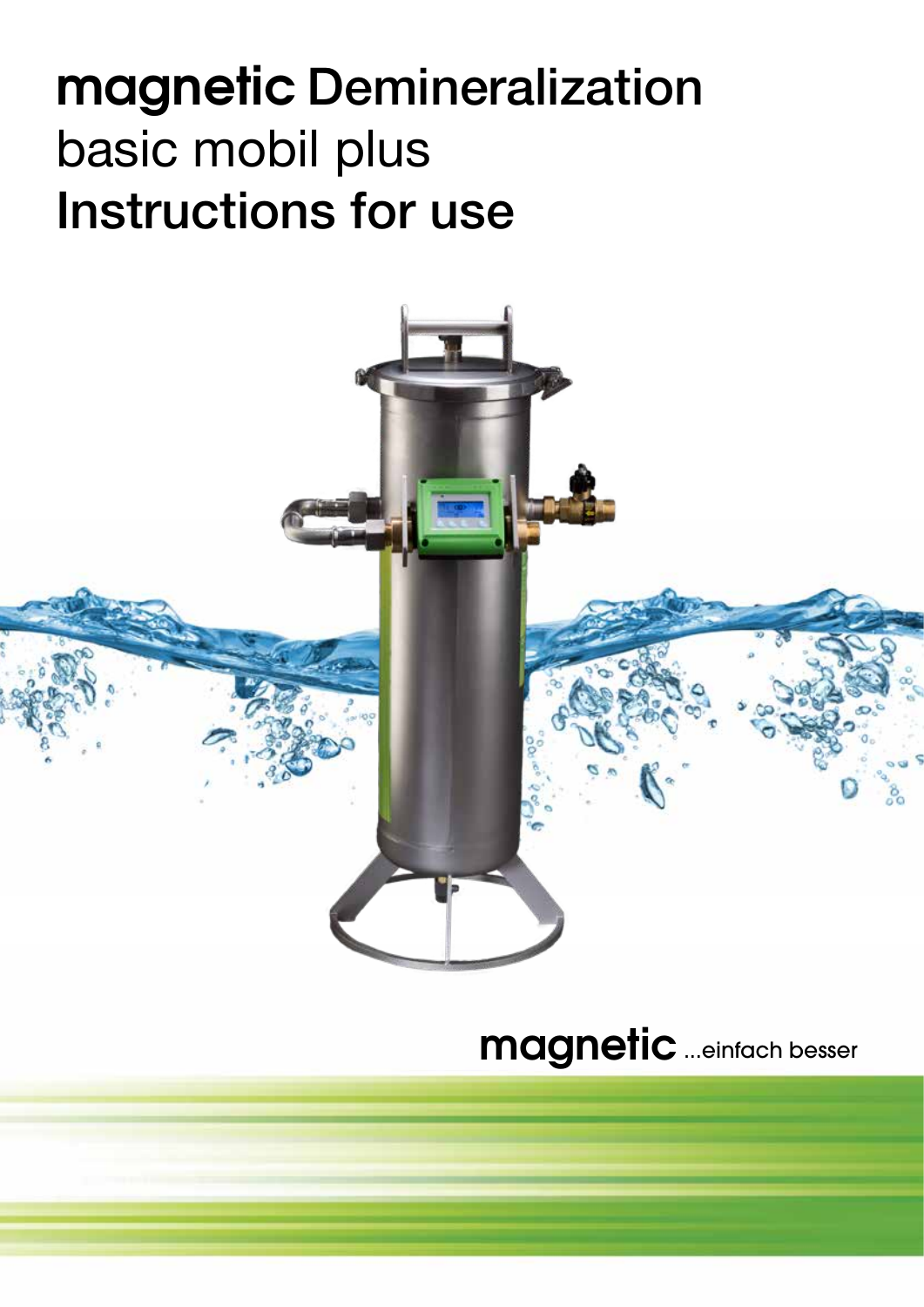magnetic GmbH & Co. KG Am Richtbach 5 D-74547 Untermünkheim

Tel. +49 7944 94199-0 Fax +49 7944 94199-19

info@magnetic-online.de www.magnetic-online.de

Managing director shareholder: Michael Bader

VAT ID No: DE 255 018 730 Trade Register: HRA 571362 Registered court: Stuttgart

Version: BMP\_ENG\_07.2020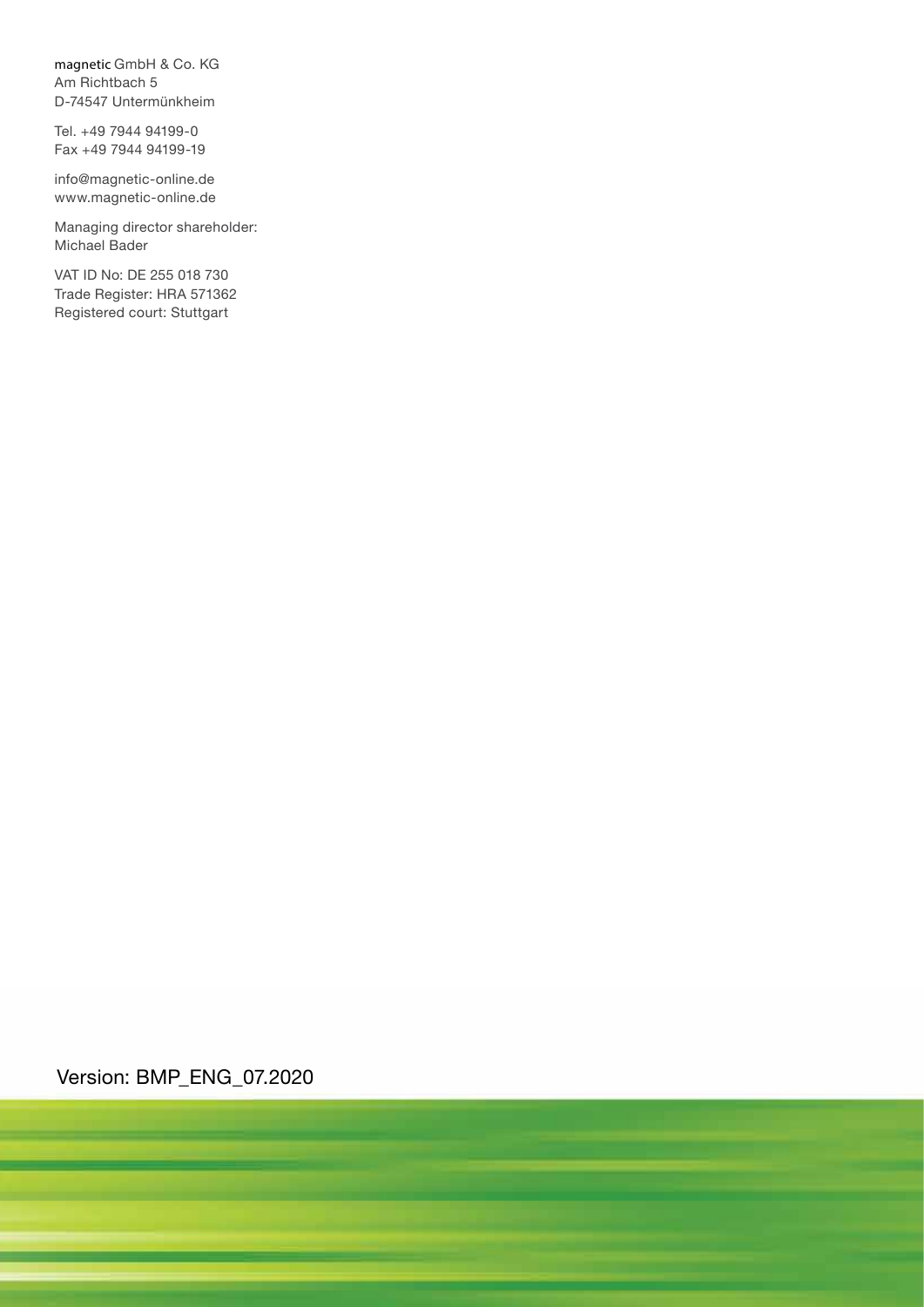# **magnetic** Demineralization basic mobil plus

### **Content**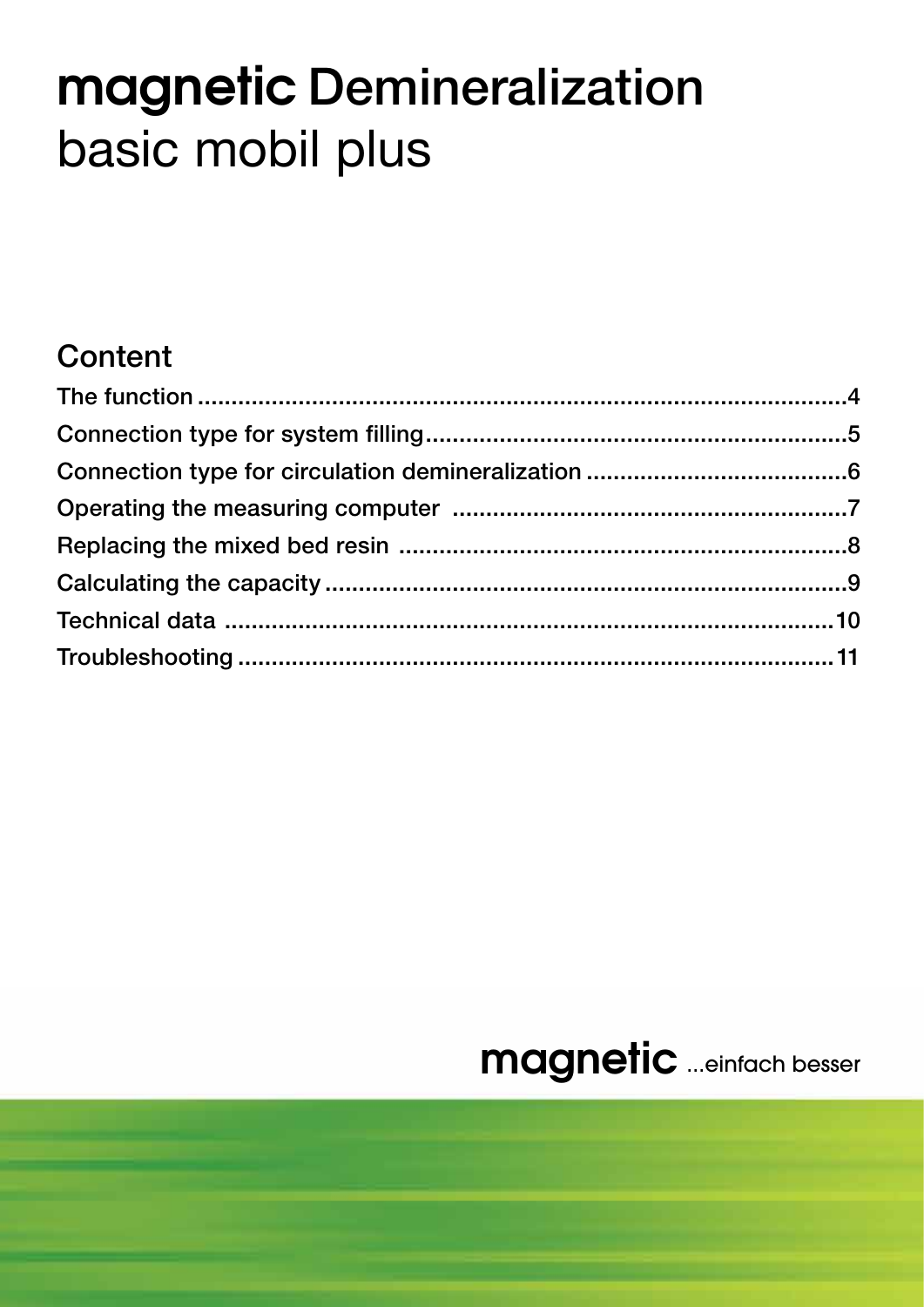### The function

Heating and cooling systems use water as a medium for heat transfer. The water circulates from the place of heat production to the consumer units and back again. Even though the system always reuses the same water, limescale (calcium carbonate) and other aggressive substances that can damage modern components already get into the closed water system during the first filling.

The filling station removes limescale (calcium carbonate) and aggressive water constituents, like sulphates, nitrates and chlorides, from the filling water. The device works on the basis of a mixed-bed-resin ion exchanger and delivers a water in fully demineralised quality. That allows damage by limescale and corrosion in the heating system to be effectively prevented.

The filling station is equipped with precise measuring devices for the monitoring of the quality and quantity of the pure water production.

This method does not add any chemical additives to the water.

The device works without an external power supply.

### $\sqrt{N}$  Precautionary measures:

Work with the filling station may only be performed by trained personnel.

The operating rules in accordance with these instructions must be observed.

The local regulations must be observed for the connection between sanitary systems and heating systems. The device is equipped with a non-return valve and pressure-reducing valve but a pipe isolator (shut-off valve) must also be installed on the inlet side of the filling station if the place of installation is subject to DIN EN 1717 (Germany).

The valves at the inlet and outlet must be kept closed and may only be opened for the duration of the system filling.

Demineralised water also contains dissolved gases, of which oxygen and carbon dioxide can trigger an initial corrosion process. The gases are forced out through the heating of the water and that is why a test heating of the system as quickly as possible after the filling is recommendable.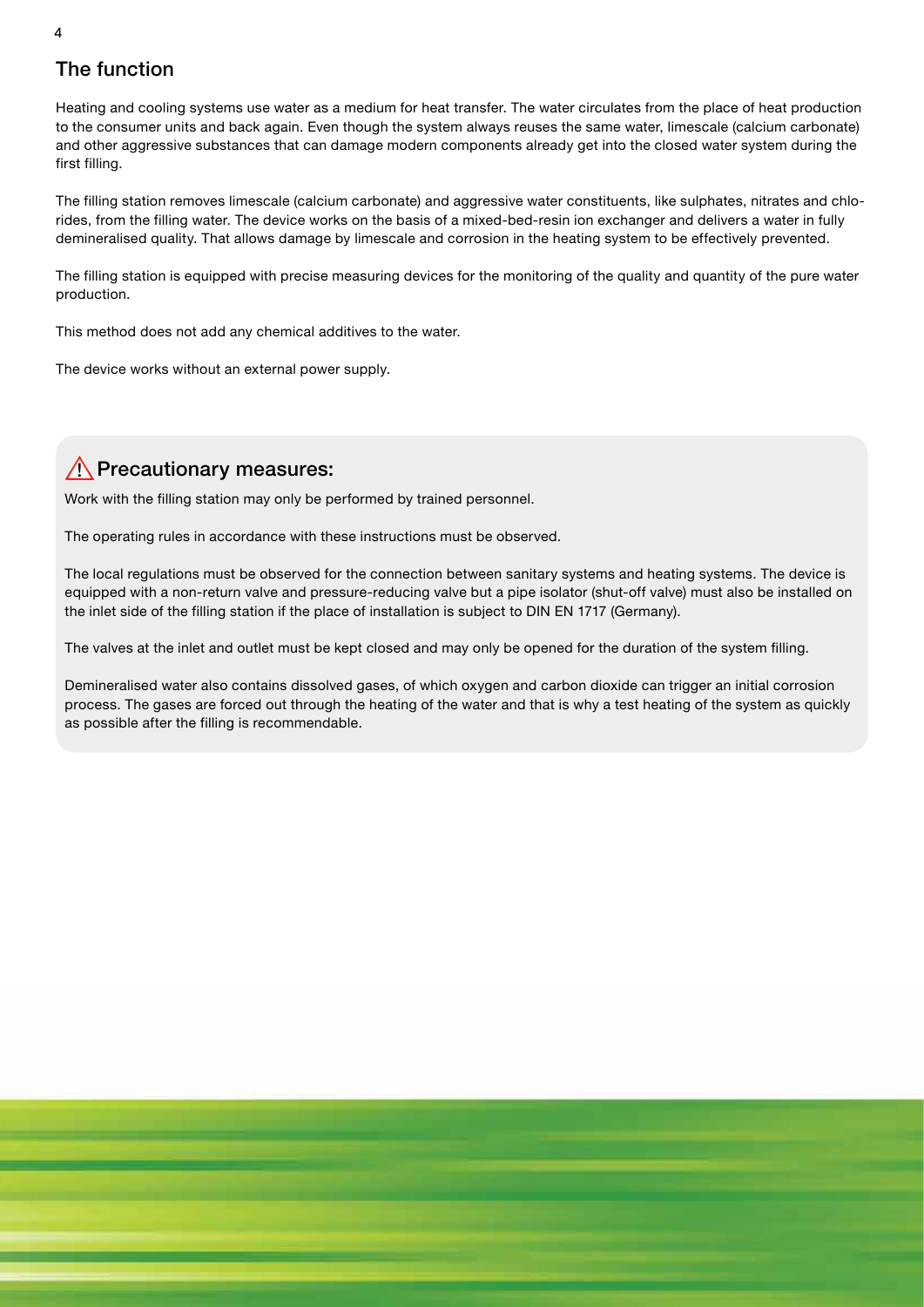### Connection type for system filling

This connection type is suitable for a direct filling of the heating system with demineralised water.

The inlet for the untreated water is located at the rear right side, the outlet of the demineralised water to the heating system is located at the front behind the measuring computer.

The filling station is equipped with a non-return valve. Untreated water cannot flow through the filling station in the case of an incorrect connection.

### $\sqrt{N}$  Precautionary measures:

A backflow preventer must also be installed on the inlet side of the filling station if the place of installation is subject to DIN EN 1717 (Germany).

Flush out the water content of the station before each use because bacteria can form in the case of a long non-use. When doing that, also check that the water does not accidentally contain mixed bed resin.

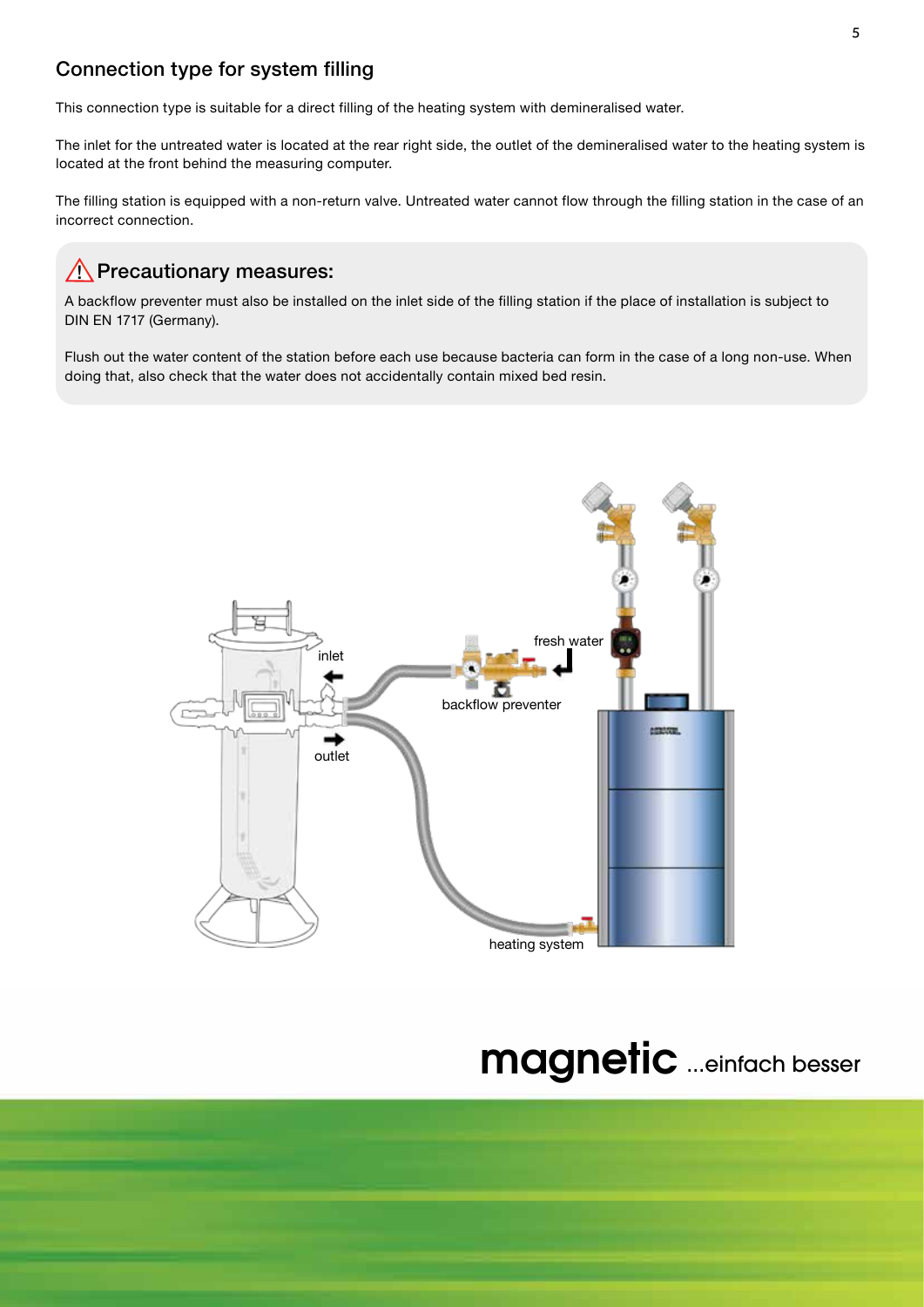### Connection type for circulation deminerlization

A direct filling via the demineralisation device is unsuitable for heating systems with floor heating systems that can only be vented through flushing. The pump power is not sufficient for forcing the air out of a horizontal pipe. In such a case, we recommend a filling with untreated water and then a circulation demineralisation.

This method is also suitable for a subsequent demineralisation of system water with a too high mineral content in accordance with the specifications of the boiler manufacturer or directives. For this method, the demineralisation device is integrated into the main circulation of the heating system with the aid of a separate pump (e.g. impeller pump) and 2 armoured hoses. Which coupling fittings are used for the connection is not of utmost importance, more important is that the circulation pumps are in operation and that all valves are open in order to allow a good mixing of the system water.

The combined meter of the filling station shows when the resin is exhausted. The progress of the demineralisation of the system water in the case of a circulation demineralisation can only be determined with a second measuring computer or with a water sample analysis. The filling station is equipped with a non-return valve.



The temperature in the filling station may only reach a maximum of 60°C for a short time if this type of flushing is done whilst the heating system is in operation. The filling station should be connected to a return flow point with a low temperature.

Only hoses with a sufficient pressure and temperature resistance may be used (armoured hoses). The filling station must not be unsupervised when it is pressurised.

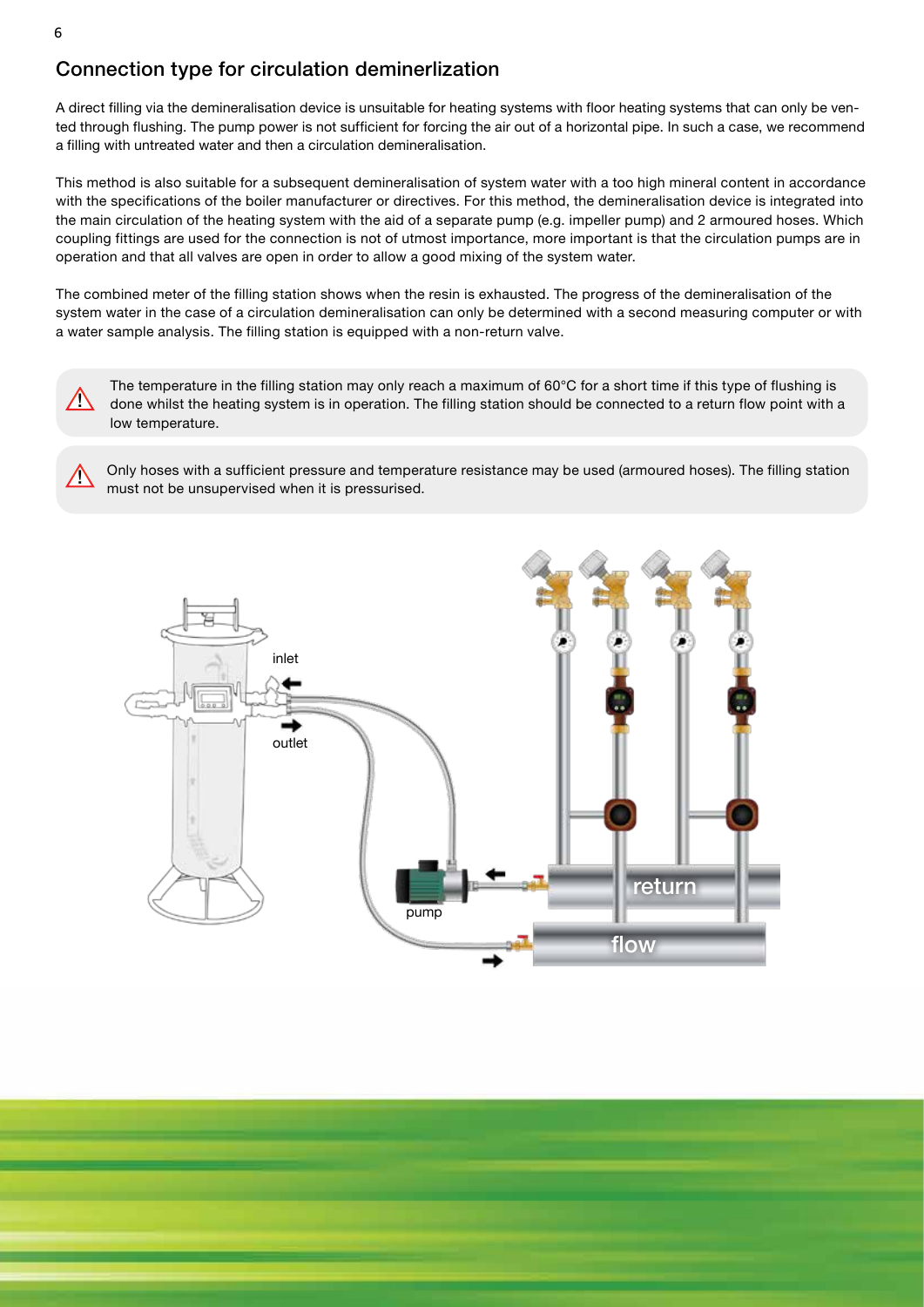### Operating the measuring computer

The combined meter is battery-powered. It measures the flow rate in l/min, the total flow in litres and the content of dissolved minerals, either in μS/cm (microsiemens/cm) or TDS. It is also possible to set a limit for the maximum still tolerated mineral content in the demineralised water (outlet of the filling station). The limit value and the total quantity value can be reset.



### Switching the conductivity value to TDS / Manual measurement of the conductivity

The factory setting of the measuring computer is electrical conductivity displayed in "μs/cm". To switch the measurement to TDS in "ppm", briefly press the power button. The measuring computer now shows "ppm" (instead of "μS/cm").

Press the "A" key to display the current conductivity value (μs/cm). The maximum settable conductivity value is 1999 μs/cm.

### Automatic monitoring of the conductivity / Set limit

Press the "S" key to set the limit value for the conductivity in the display. The increase step is 15 µs/cm. A longer pressing of the "S" key resets the value back to zero.

Switch to automatic mode after you have set a limit value. Do that by pressing the "A" key to first do a manual test. Then press the "A" key again to switch to the automatic mode. "Auto" will then be shown in the display.

The conductivity will then be measured again every 20 litres. The LED on the left above the display blinks green for 30 seconds if the measured value is below the previously set limit value. The LED will start to blink red and an alarm tone will be emitted if the measured value exceeds the set limit value.

### Switching between automatic and manual monitoring

Press the "A" key to switch from automatic to manual mode and thus reset the last measured value of the automatic monitoring.

ℹ *Practical tip: When all basic settings have been made (automatic mode & limit) it is sufficient if the measuring computer is only swithced on and off in practice. All settings are saved.*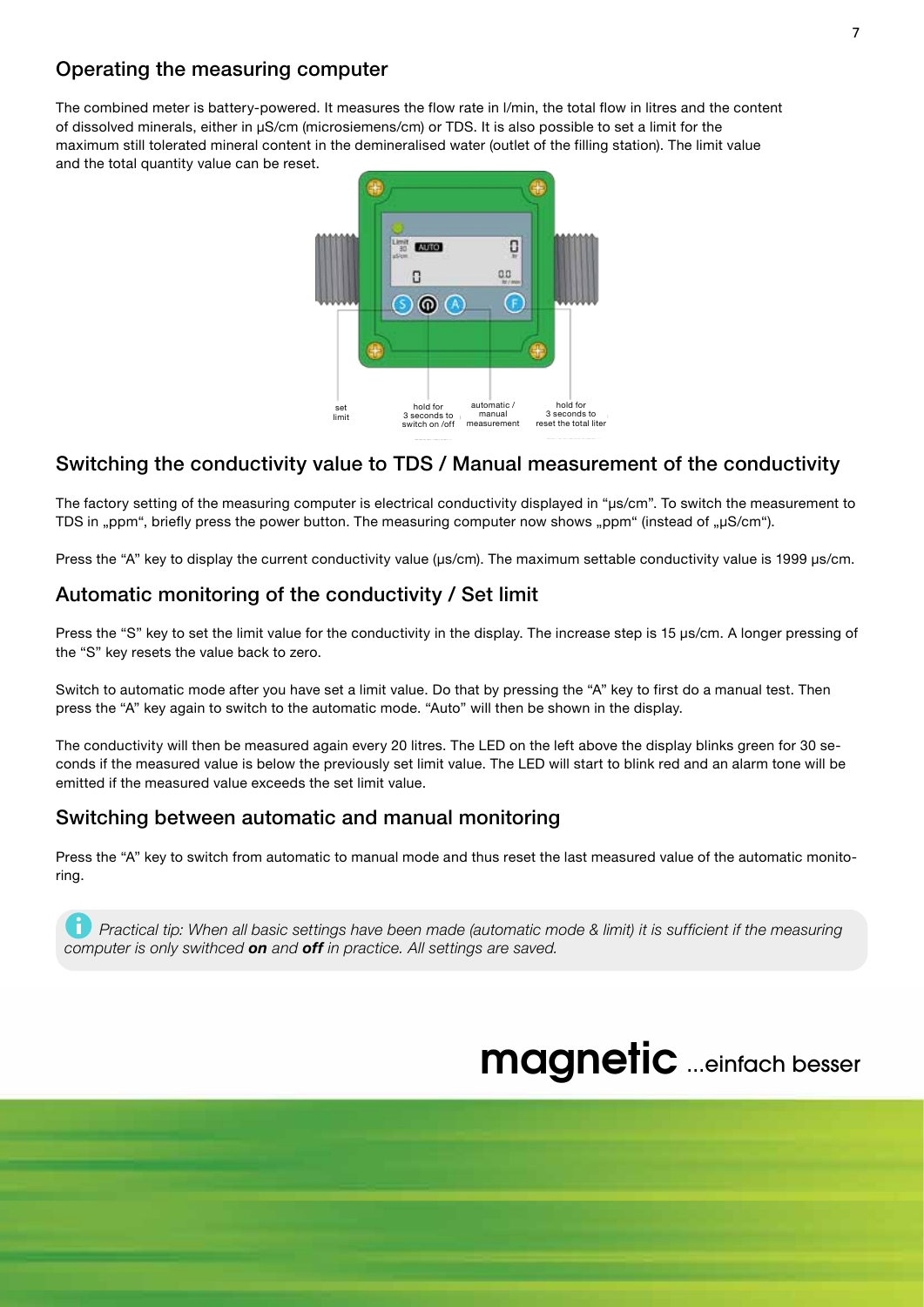### Replacing the mixed bed resin

The resin must be replaced when the content of dissolved substances in the treated water, measured by the combined meter, exceeds 30 µS/cm or 20 TDS.

1. Close all valves, remove safety strainer on the drain tap

2. Connect a hose to the drain tap, with the other hose end in the supplied water permeable collection bag

3. Connect the inlet to a drinking water tap with a hose

4. Open the inlet tap and the drain tap and flush out the resin until clear water comes out - the resin is then completly

5. Close the inlet tap and open the vent tap on the lid. Air can now get into the device and water in the filling station can flow out of the drain tap.

6. Used mixed bed resin can be disposed of with the normal household waste.

7. Close the drain tap, remove the hose and reinstall the safety strainer. 8. Refill with new resin.

9. Then vent the device again.

10. Put on the lid, connect the hoses and reset the measuring computer.

Take care that no resin is spilled onto the floor. Danger of slipping. Spilled resin must be carefully and thoroughly removed.

The resin granulate is supplied in vacuum-sealed plastic bags. Opened bags must be quickly used. The resin can be stored in a cool and dark place. Improper storage can result in a capacity loss and bacteria formation



!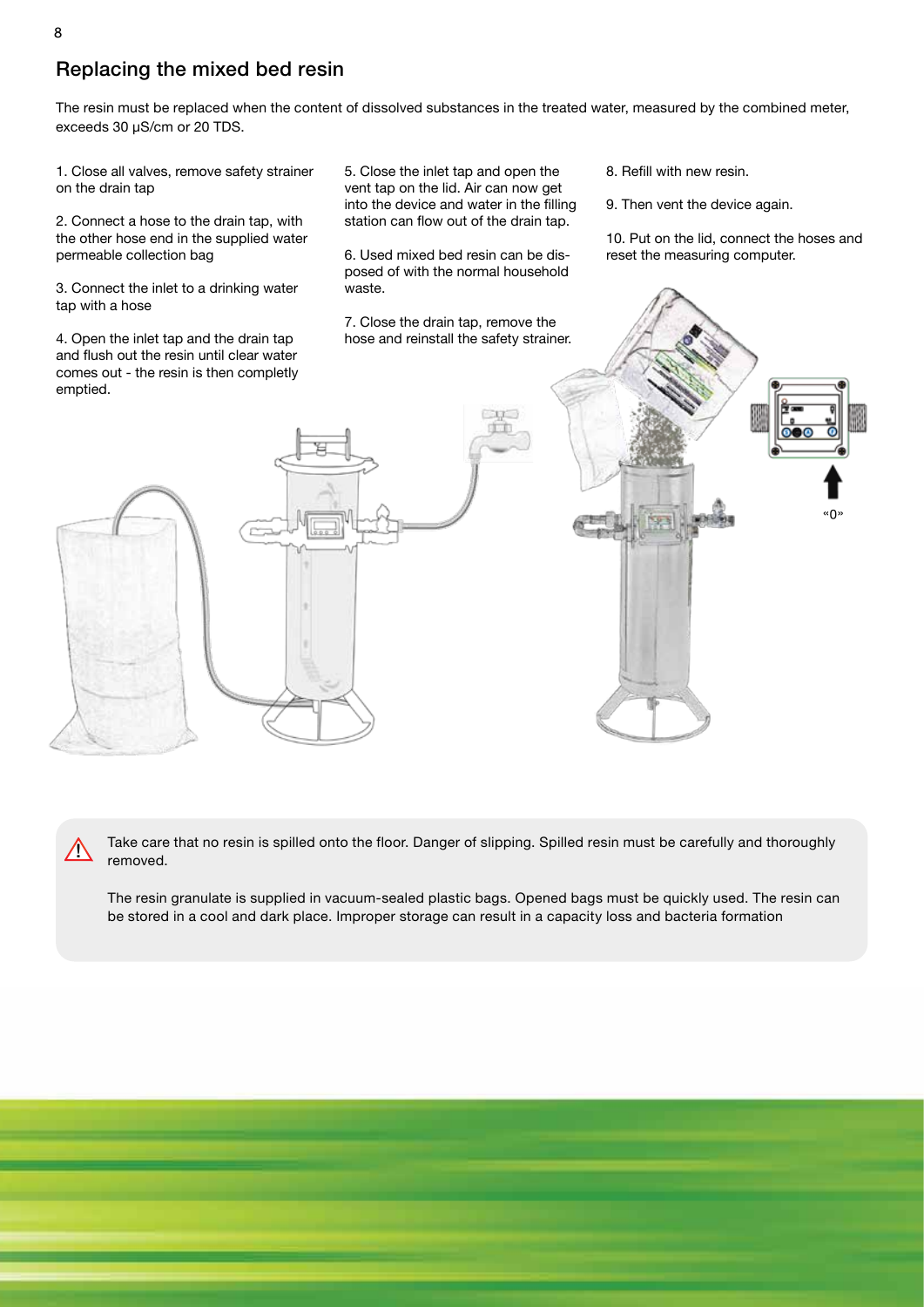#### Capacity of the mixed bed resin

The capacity (range) of the mixed bed resin depends on the water hardness. It can be read from the diagram below or calculated with the capacity number of the amount of resin.

| <b>Fillstation</b> | Capacity figure at 1° dH |
|--------------------|--------------------------|
| basic mobil plus   | 24,000 liter             |

The capacity figure is used and divided by the raw water hardness in ° dH. The result is the capacity of the mixed bed resin in liters per 12.5 liter mixed bed resin.

The conversion from  $\mu$ S/cm to water hardness gives only an approximate value and is only possible for untreated drinking water. Other water types contain not only limescale (calcium carbonate) but also other dissolved minerals. The capacity would then be less because the filling station removes all minerals.



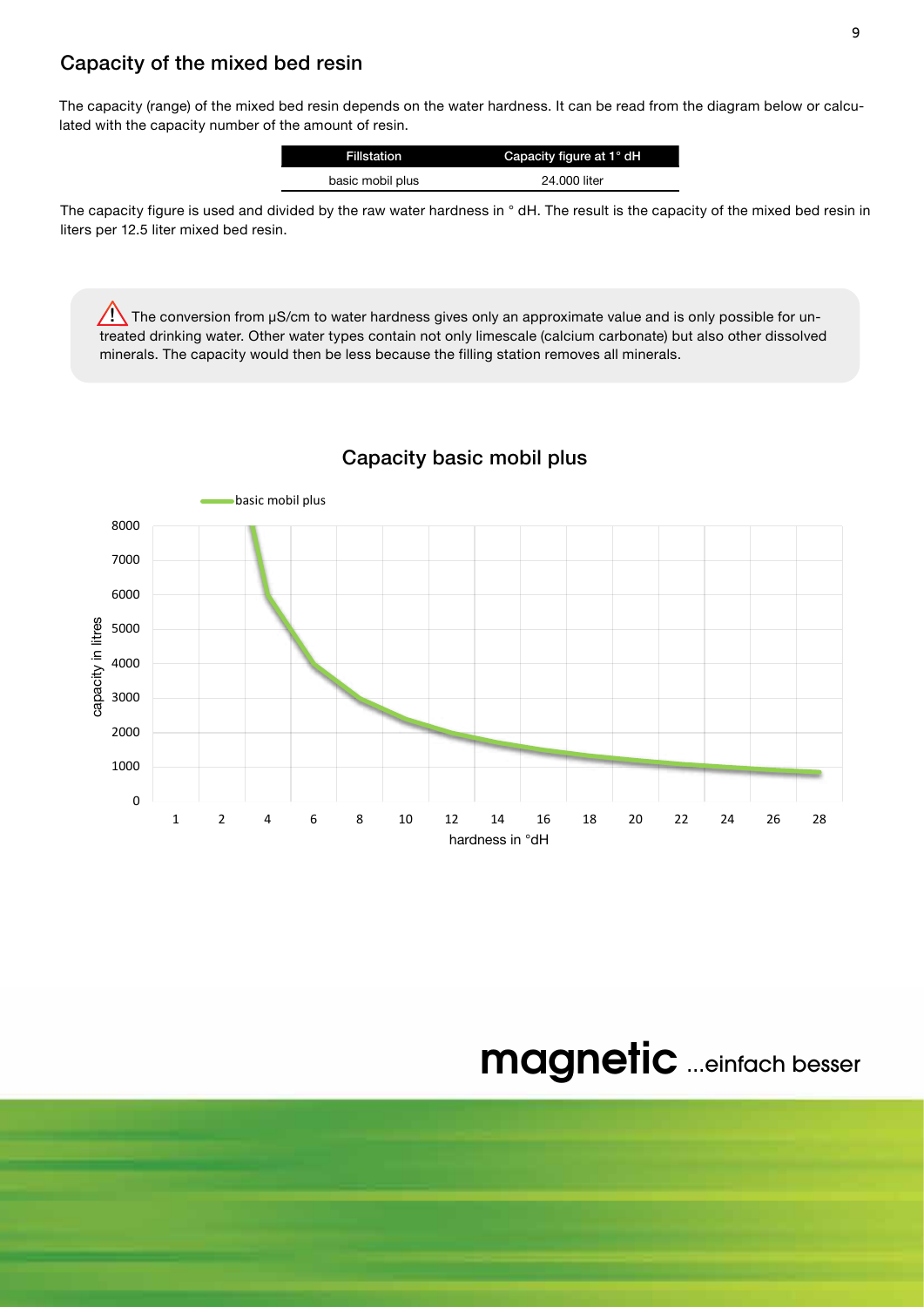### Technical data

| Capacity 12,5 Litres filling | 24000 litres at 1°dH / 2400 litres at 10°dH |
|------------------------------|---------------------------------------------|
| Max. flow rate               | 1000 litres/h at 3-4 bar supply pressure    |
| Test pressure                | 6 bar                                       |
| Screw coupling               | DN 20 / 3/4 outer thread                    |
| Total height:                | 1022 mm                                     |
| Diameter                     | 170 mm                                      |
| Weight ready-for-use         | 23 kg                                       |

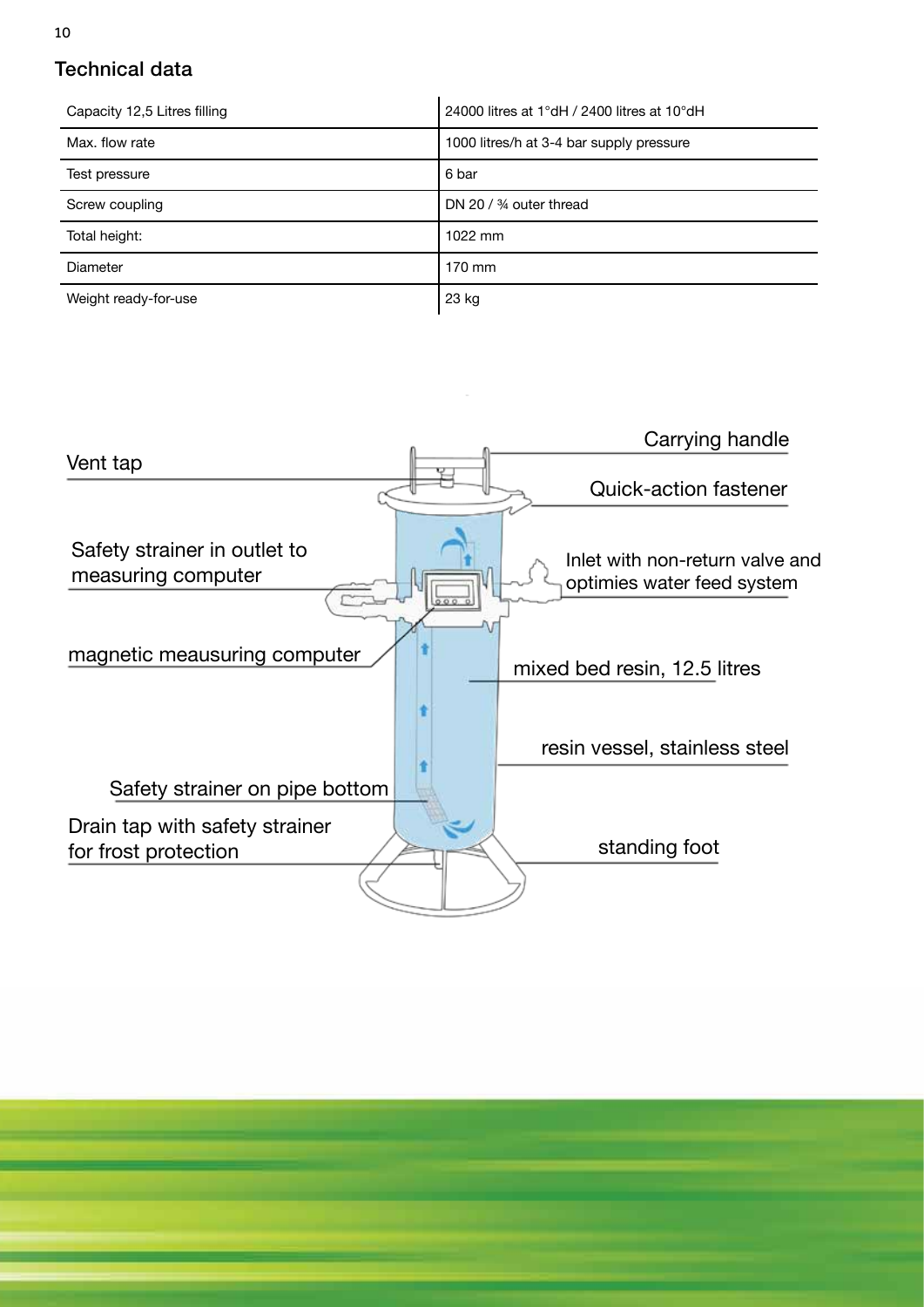### **Troubleshooting**

No display or battery symbols appears

The resin is exhausted quicker than calculated

The flow is weak despite fully open supply line

### **Fault** Solution

#### Low battery power alert

The "battery" symbol on the display will blink when the batteries are drained. The last measured and displayed value and the settings will be stored and recovered when the battery replacement is completed.

#### Inserting/replacing the batteries

Remove the four front screws of the housing (see illustration below) and insert three batteries (AAA alkaline) into the battery holder. The front part of the housing can be turned by 90° or 180° if desired before fastening with the screws.





#### Loss of capacity

There is probably no fault. It could be that the untreated water contains not only limescale (calcium carbonate) but also other dissolved substances (sulphates, nitrates, chlorides) which are removed and thus reduce the capacity.

#### No or weak flow

The filling station has one safety strainers to prevent the mixed bed resin from getting into the heating system. Regularly clean the safety strainer at the outlet.